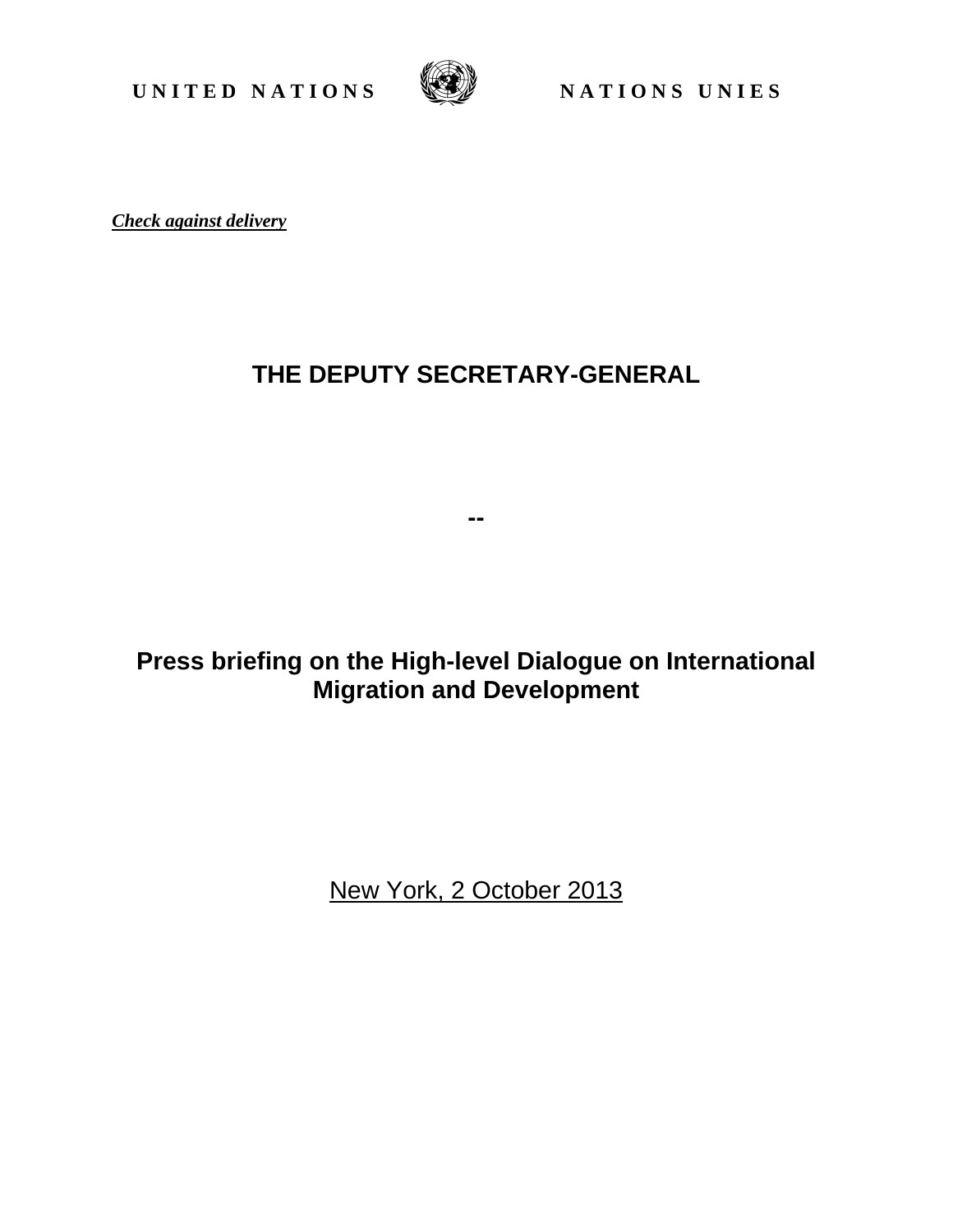**Good morning,** 

**Tomorrow and Friday, we will gather for the High-level Dialogue on International Migration and Development. This will be the second time in its history that the United Nations General Assembly will devote a high-level meeting to global migration and to development.** 

**Recent figures published by the United Nations confirm that international migration continues to increase in size, scope and impact. The overall number of international migrants increased from 175 million in 2000 to 232 million in 2013. Half of these migrants are women.** 

**Evidence clearly shows that migration contributes significantly to development. In 2012 alone, migrant families in developing countries received about 400 billion US dollars in remittances, according to World Bank estimates. These remittances improve the access to i.a. health and education of migrant families. Thus, they contribute directly to achieving the Millennium Development Goals.**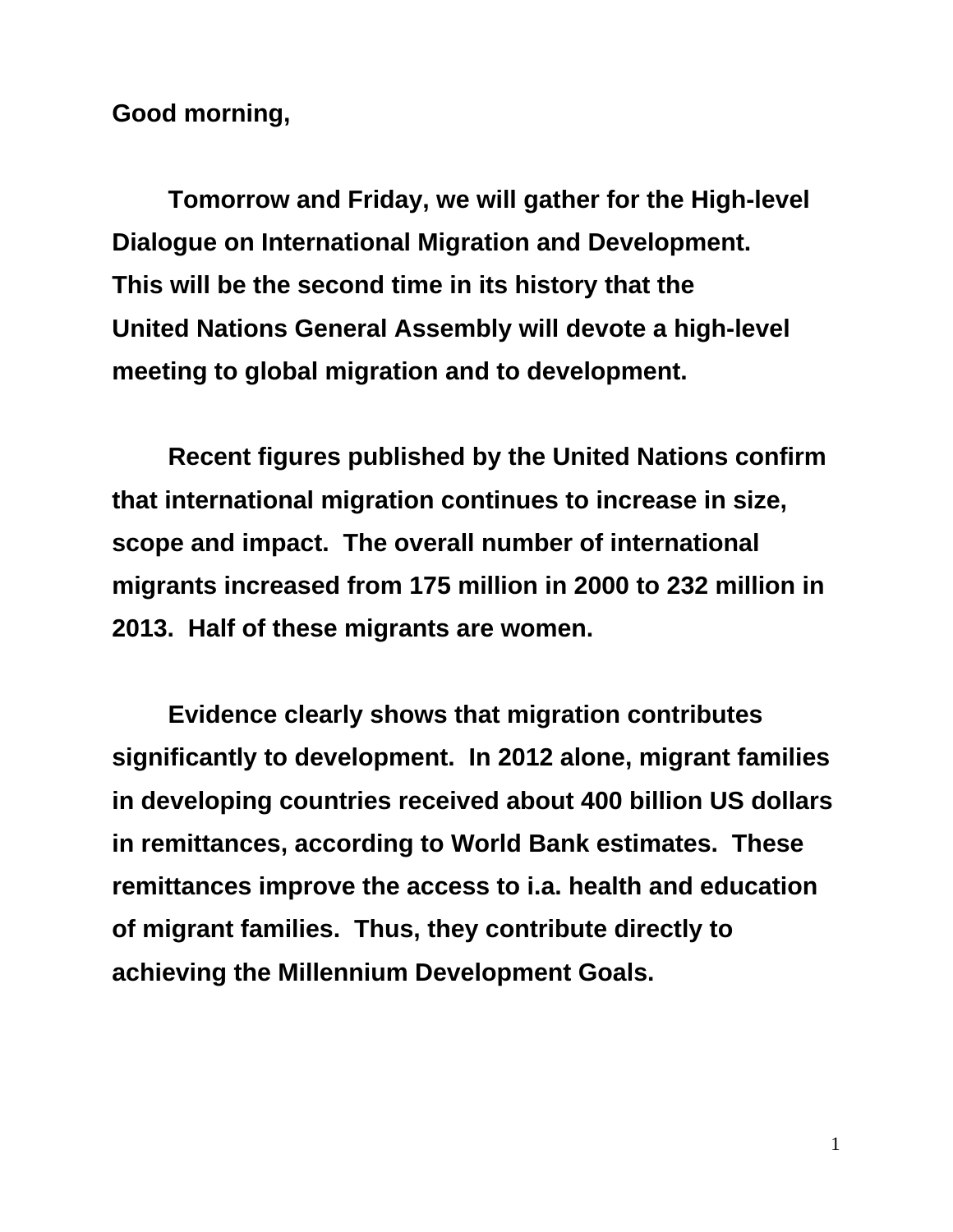**Migrant and diaspora communities can bring about innovation, trade and investment. Migrants contribute as entrepreneurs, creating business start-ups and employing others, and represent an important and growing force for innovation and entrepreneurship** 

**Transformation in information technology has enabled migrants to strengthen their ties to their homelands. Migrants also play a role in the transfer of technology, skills and knowledge back to their countries of origin.** 

**At the heart of migration are human beings who move. Indeed we can all trace our own background to migrants, be it in the near or far past. The term "migrant" describes what they do, but let us remember who they are: human beings with human rights.** 

**The main theme of the High-level Dialogue is to identify practical measures to enhance the contribution of migration to global development and to mitigate migration challenges.**